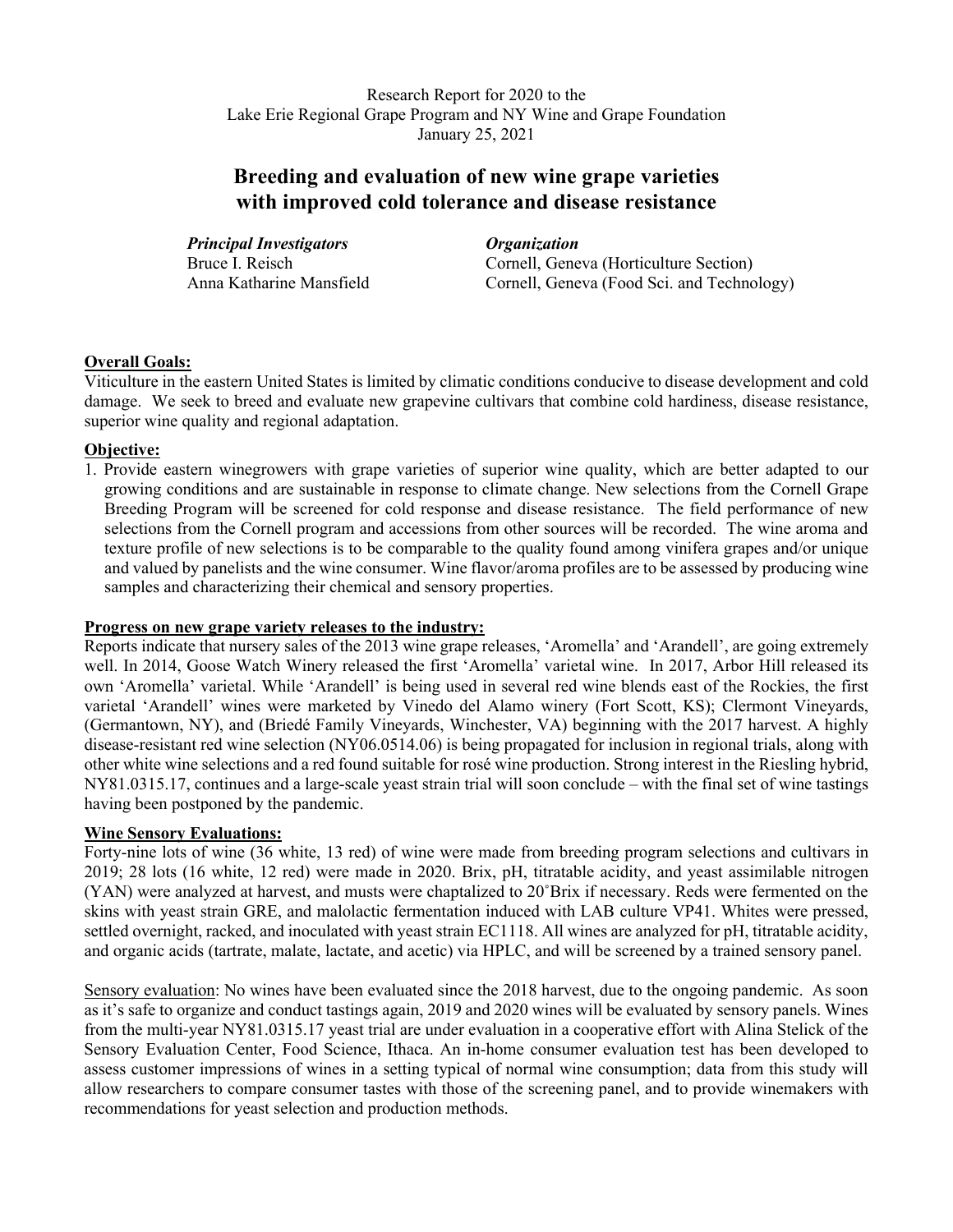#### **2020 breeding program analyses of vineyard performance:**

*Field Data Collection*: Observations of vineyard performance in 2020 (including prior years) for program selections and varieties, along with cold hardiness evaluations, disease resistance scores, and wine-related data are summarized in the appendices (Tables 1 to 3)<sup>1</sup>.

Comparative vineyard performance data are collected annually (Table 1). Twelve selections and cultivars were evaluated in second test vineyards with a standard hybrid disease control program in 2020 (Table 1), including just two harvested for the first time. Evaluation of a many others was discontinued as we found them to either be unsuitable for commercialization, or we now await results from NE1720 cooperative trials. From the second test vineyard used for the disease resistance program, twenty selections were harvested in 2020 (Table 2), of which ten were harvested for the first time. This reflects the focus on the program in recent years on combining disease resistance with wine quality. Many new selections are now making their way from seedling vineyards into these second test vineyards, so they can be further evaluated for viticultural and enological aspects. Additional data are shown for selections harvested in previous seasons. Selections with low relative rankings (e.g. those with poor wine quality, disease susceptibility, overcropping tendency, susceptibility to cold damage) have been discarded each year. Nearly all harvested selections are tested for degree of mid winter bud hardiness each year, and these data are presented in Tables 1 and 2 as estimates of the temperature at which 50% bud kill is expected.

Please note that where fruit production data have been collected for only 2020, initial lbs/vine numbers are low; these are young vines in their first year of fruit production. Some other seasons have reduced fruit production due to drought, or our effort to convert to high-cordon training. We also have situations where fruit clusters are used in crossing and pollination. So, while we do evaluate vine productivity, we cannot assume that our yields based on a six-vine plot will be representative of fruit production potential on a commercial per acre basis.

Among wine grapes tested under the standard hybrid disease control program (Table 1), there are several of interest, and some more recent hybrids (with vinifera parents) from crosses made in 2008 and 2010 may still hold promise. This latter group descend from vinifera such as Teroldego, Merlot, Tocai Friulano, and Albariño, and testing is still at a relatively early stage. NY02.0101.01 is productive, moderately winter hardy, and disease resistant (under a hybrid spray program), but wine quality has varied.

# *Summaries of top selections from Geneva – 2nd Test Vineyards:*

**NY81.0315.17** – Consistently ranks very high for wine quality; descriptor list inccludes muscat notes, intense floral, peach and citrus, tangerine, grapefruit, apple, pear, and honey. In 2017, 2018, and 2019, a replicated yeast trial was conducted using fruit kindly supply by the FLCC-Cooperative Extension teaching vineyard at Anthony Road Winery. Fruit was subdivided and fermented in duplicate using seven difference yeast strains. Wine evaluations will be taking place soon; delayed due to pandemic. Measurements indicate that NY81.0315.17 is 1 to 2 °F hardier than 'Riesling' (according to temperature of 50% bud kill in mid winter). As a bunch rot resistant alternative to 'Riesling', it will continue to undergo testing in New York and elsewhere. Own-rooted vines are weak and grafting is required. This selection is available for testing via our two cooperating nurseries, Double A Vineyards (Fredonia) and Grafted Grapevine Nursery (Clifton Springs).

#### **A range of other breeding program selections have been chosen for further trials beyond Cornell AgriTech farms, and available cuttings have been collected for propagation. These include the following:**

**NY01.0609.01** – This red wine grape produced a very highly ranked and unique wine from vintage 2011, characterized as expressing muscat character with notes of rose and violet. Since 2012, it has been fermented "as a white" to investigate the possibilities of producing a muscat rosé style wine. The color of vintage 2012 was more orange than pink, and some tasters found foxy/cotton candy notes while others described floral, pear, cherry and strawberry notes. The 2013 vintage was also well-liked. Panelists detected some pleasant labrusca notes, along with cherries, cranberry, strawberry, and currants. Only one taster (of eleven) noted muscat character. Vines are very

<sup>&</sup>lt;sup>1</sup> Tabular reporting of this type of long-term research information has its inherent difficulties. Some breeding selections are tested over a long period of time, while others are discarded after only a few years of testing. Also, as newly produced selections start to fruit, data collection begins and these data are included along with data from selections that have already been tested for multiple years. Since every season is different, accurate comparisons among selections are difficult when the years of data collection differ. However, it is still possible to utilize these tables to understand the basic characteristics of each of these selections: productivity, vine size, winter hardiness, disease resistance, and wine quality. These data help to determine which selections show potential for more advanced, replicated trials.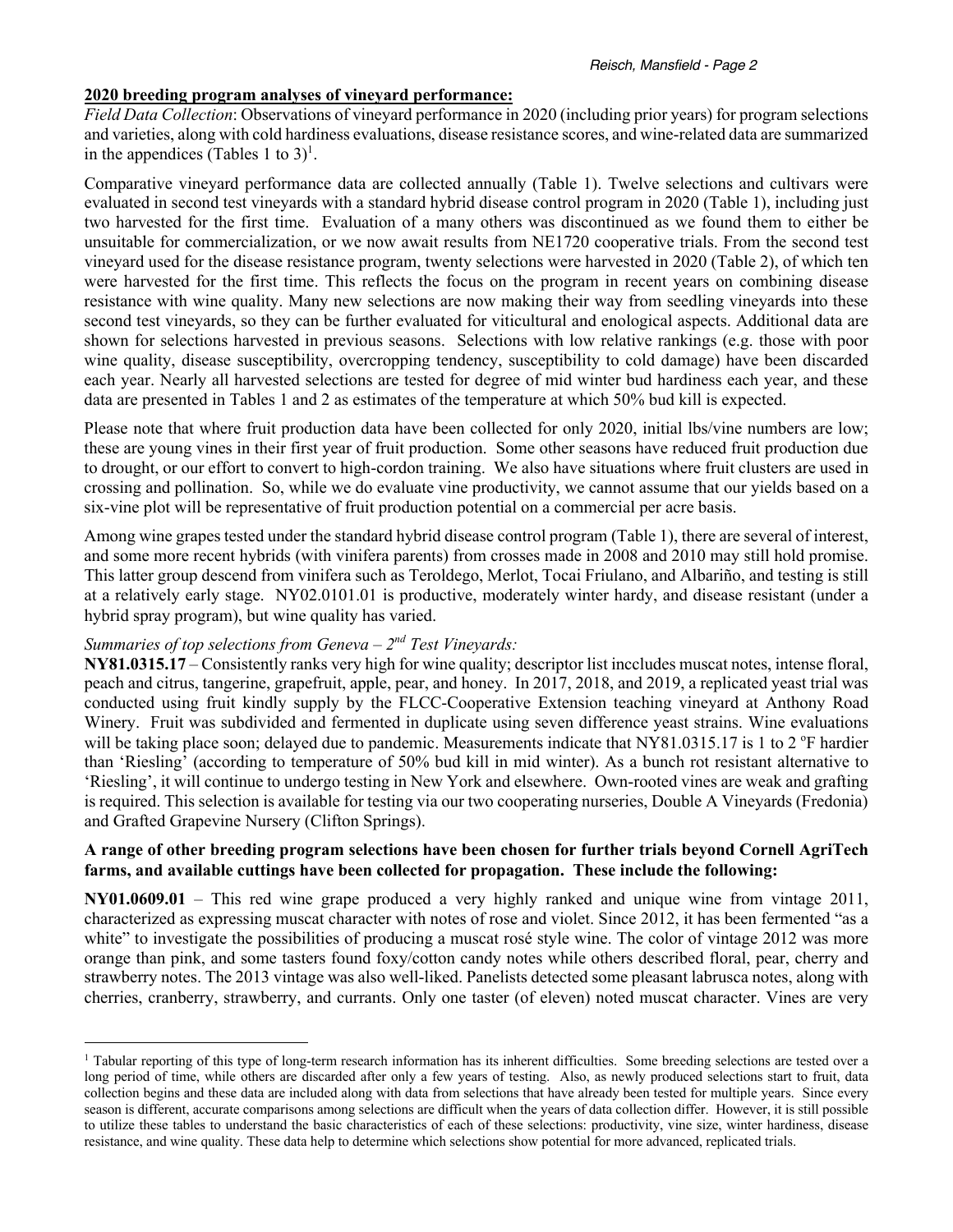productive (Table 1), with large clusters and have good resistance to powdery and downy mildews under a hybrid spray program. The predicted temperature for 50% bud kill is -13.2  $\mathrm{^oF}$ .

**NY03.0207.06** – This white wine selection produces a good canopy with moderate resistance to foliar powdery and downy mildews. Fruit are mostly rot-resistance but some sour rot has been noted in some years. Wines have been highly ranked by tasting panels, with aromas described as melon, pear, spicy and pineapple, while the palate descriptors included good structure and body; and mentions of citrus, pineapple apple and Riesling-like characters. The predicted temperature for 50% bud kill is -17.4  $\mathrm{P}$ F.

**NY03.0208.09** – This white wine grape has been described as having citrus, tropical fruit, peach and pear characteristics in both the aroma and palate. It has been very well-liked by tasting panels. Vines have been moderately productive with good resistance to powdery mildew. Bird damage has been a problem and protection (netting) is needed. Due to continuing problems with severe leaf phylloxera as well as rachis necrosis, we are no longer recommending this one for further trials. The predicted temperature for 50% bud kill is -14.9 °F

**NY04.0303.02** –This selection produced the top–ranked white wine from vintages 2013 and 2016. However, we have discontinued testing of this selection due to ongoing issues with sour rot, even in 2020 when sour rot was rare.

#### *Disease Resistance Breeding*:

The grape breeding program made 15 crosses in 2020, most targeting combinations of disease resistance with high quality. A central focus of the crossing program was the incorporation of disease resistance sources from pollen shared by a cooperator from Germany. We also made a group of crosses to incorporate four downy mildew resistance genes (two newly identified) from *Vitis amurensis* – these genes were recently identified in the "VitisGen2" project. A total of 5,006 seed were produced in 2020, of which 4,131 seeds were stratified for germination.

DNA marker technology, combined with in-season evaluation of disease resistance in a no-spray nursery, is markedly improving the efficiency of disease resistance breeding. DNA markers can be detected in DNA extracted from each seedling, and we are using this technology with the national *Vitis*Gen USDA-NIFA funded projects to accurately predict which seedlings harbor important genes and gene combinations for disease resistance. The correlation with field-observed disease resistance is extremely high.

From seedlings grown in recent years, most underwent DNA-assisted selection for multiple disease resistance genes coding for both downy and powdery mildew resistance. Approximately 90% of all seedlings were discarded prior to nursery planting between 2015-2018. After one season in the nursery, remaining vines were planted to the permanent vineyard sites. In 2019 and 2020, ca. 50% of seedlings were retained, but labeled according to presence/absence of desirable genes according to DNA testing results. Resistance to disease will be field-assessed each season.

Each year, program selections and seedlings grown under no-spray conditions in both nursery and vineyard plantings are evaluated for symptoms of disease. While we never recommend no-spray conditions in commercial settings, we carry out our evaluations under very stressful conditions along with control (resistant and susceptible) vines in every row. Conditions were less favorable for powdery mildew development between 2017 and 2019, but much more favorable for downy mildew. In 2020, we had only mild/moderate levels of powdery and downy mildew on control vines. We rate both diseases, in addition to anthracnose, phomopsis, bunch rot and black rot, on test selections and controls every year.

Thousands of seedlings are grown each year, but one group has been noteworthy during the past few seasons. In 2006, crosses were made between selections carrying both the *Run1* gene for powdery mildew resistance and the *Rpv1* gene for downy mildew resistance (from the muscadine grape) and other selections harboring powdery mildew resistance from *Vitis cinerea* and *V. rupestris*. In these populations, unexpectedly high percentages of seedlings were saved in the 2007 nursery since they showed minimal amounts of downy and powdery mildew late into the fall. These were planted to a permanent no-spray vineyard in 2008, and most remained nearly disease-free in subsequent years. Some began to fruit in 2009, and several were immediately propagated and recognized as having potentially good fruit quality combined with unusually high disease resistance. Numerous individuals have already been used as parents for further breeding. It's not unusual to find that many of the *Run1 / Rpv1* seedlings being fermented for the first time do not produce highly ranked wines. However, some show promise with minimal hybrid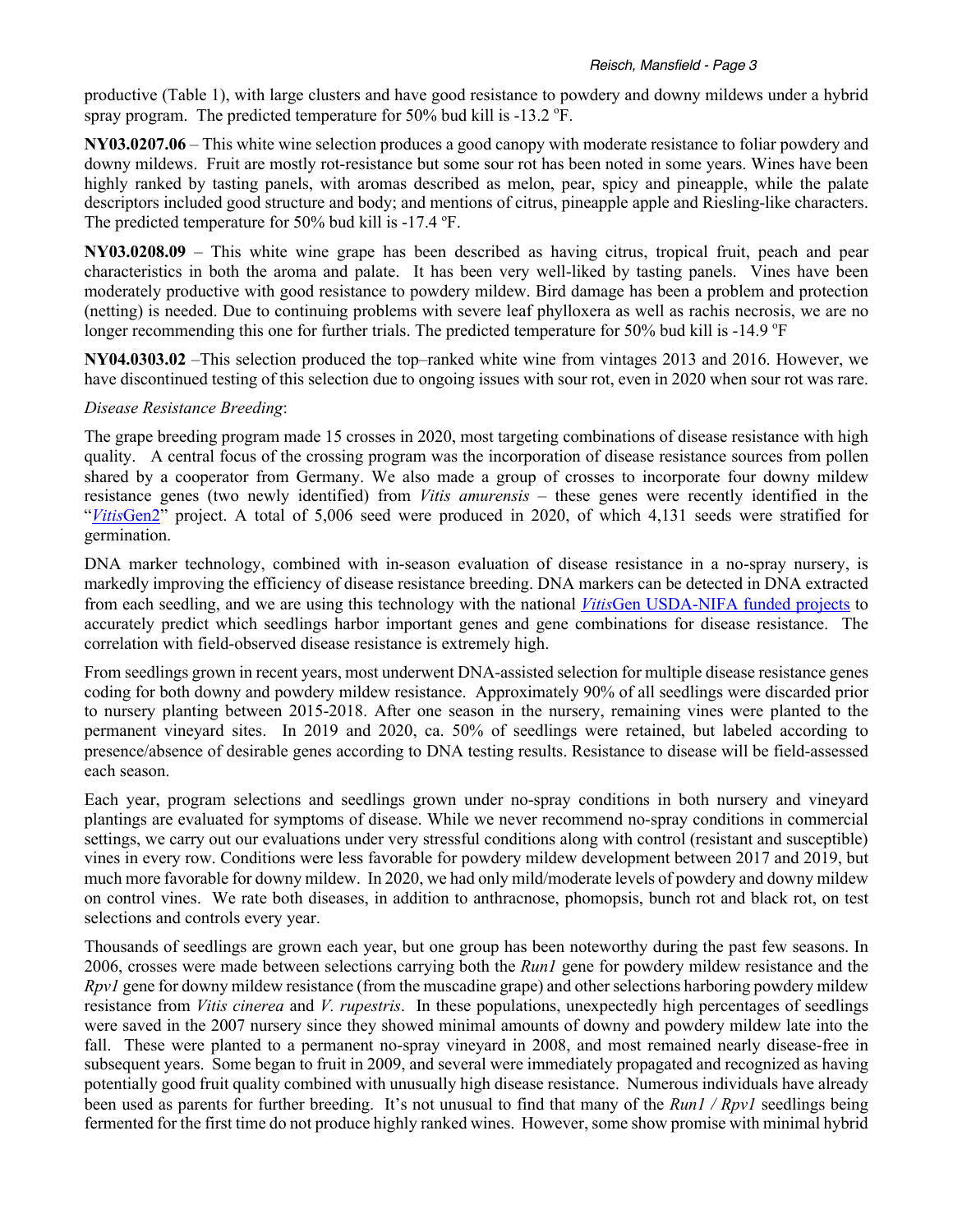#### *Reisch, Mansfield - Page 4*

character. These include the red wine grape NY06.0514.06 and the white wine selection, NY06.0514.09. NY06.0514.06 has been propagated for further trials beyond Geneva, in cooperation with the NE1720 National Cultivar Trial project. It's standard practice in our program to include *Run1* / *Rpv1* in all new disease resistance crosses.

**NY06.0514.06** – a highly disease resistant red wine selection. This selection carries the *Run1 / Rpv1* genes, as well as *Ren2* (for powdery mildew resistance) from *V. cinerea*. Also has excellent resistance to bunch rot, and moderate resistance to black rot. The buds are moderately winter hardy, with expected temperature of 50% bud kill in midwinter measured to be -15 °F. Vines are on the small side and grafting on phylloxera-resistant stocks should be tested. Fruit yields seem low (Table 2) due to the use of many clusters for crossing each year; spurs are not fruitful at the base, as well. Wine descriptors are as follows: fruity with notes of blackberry, plum, cherry; slightly herbaceous, with green pepper noted; good body and medium tannin; also, some have detected chocolate notes.

From crosses made in 2015 and 2016, we now have a range of promising **juice grape** seedlings harboring *Run1 / Rpv1*. These are being propagated already for further trials to better assess juice quality. Some are early-ripening as well.

## **Technology transfer:**

On many occasions we discuss the qualities of new grape varieties with members of the wine industry. We respond to extension phone calls and emails frequently. In many of these communications and at visits to wineries and offsite trials, alternative grape varieties are discussed. While on-site field visits have not been possible during the pandemic, we hope to make up for lost time when we can.

While not directly related to this project, several enology studies assessing tannin retention in red wines have used 2006 release Corot noir as a trial cultivar; results suggest that Corot noir has tannin retention activity more similar to *V. vinifera* standard Cabernet Franc than to other interspecific hybrid red wine cultivars. This series of studies, including the Corot noir data, has been used to illustrate tannin retention methods in extension talks given in New York, Michigan, and Ohio over the past year.

#### **Acknowledgments**

Special thanks go to Chris Gerling, Mike Colizzi, Steve Luce, Alexis Pike, and Luann Preston-Wilsey for their technical expertise, enthusiasm, assistance, and thoughtful contributions to this project.

#### *Resistant selections in second-test plantings (all with Run1/Rpv1 genes): (these are mentioned in Tables 2 and 3)*



10.0927.02, from a cross made with 'Aromella' in 2010.

12.0107.01 – 2012 cross with a background including vinifera, Frontenac, other hybrids.

12.0118.01 – complex background includes Villaris from Germany; cross made in 2012.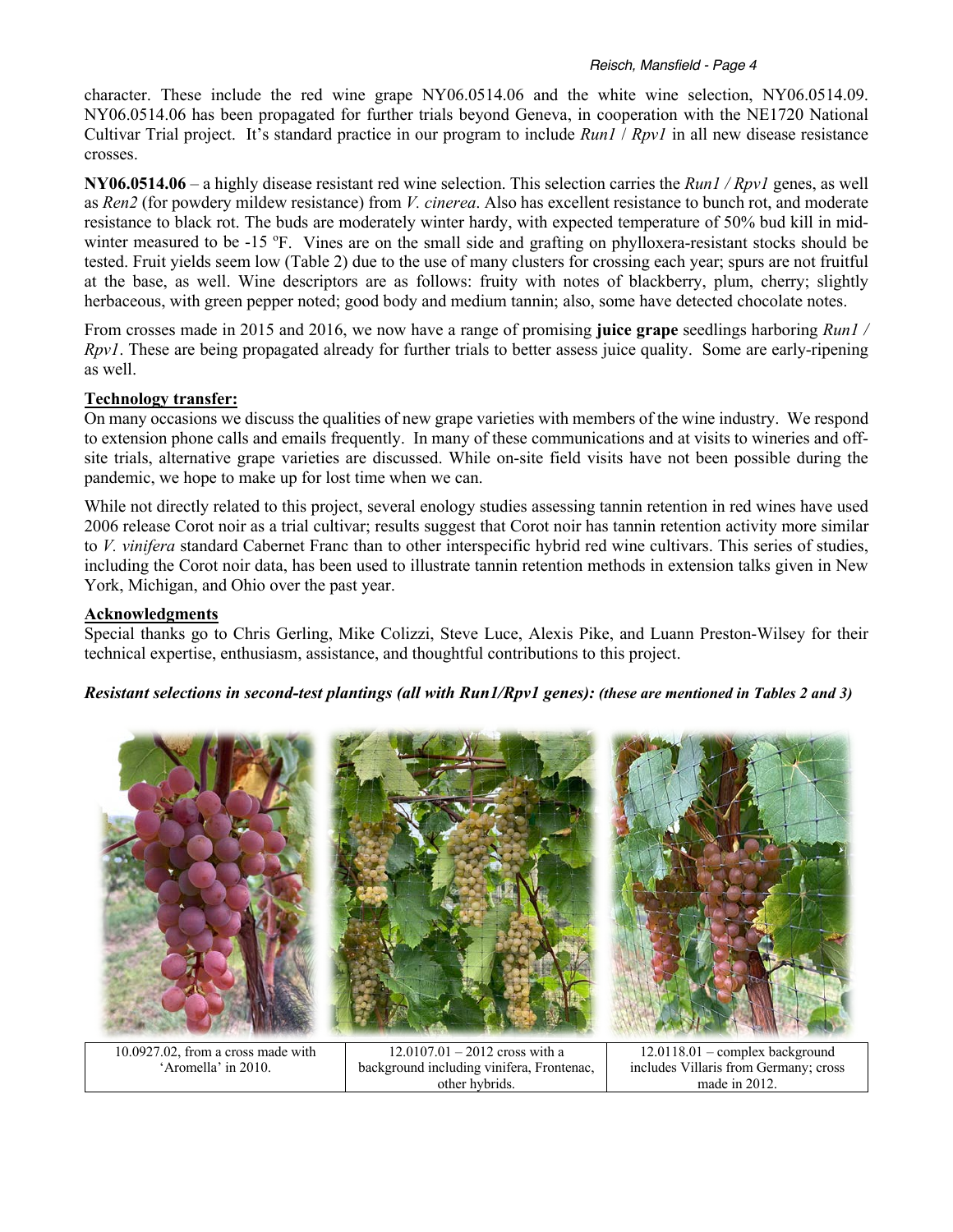## **Appendix**

#### **Impact Statement:**

Two new varieties were released in 2013 ('Aromella' and 'Arandell'), and the first commercial wine of 'Aromella' (from Goose Watch) went on sale in 2014, while 'Arandell' varietals reached the marketplace ca. 2016. In 2020, the 'Arandell' wine made by Briedé Family Vineyards won a Silver Medal at the 2020 International Wine and Spirits Competition – Sommelier Challenge. Three new wine grapes, 'Noiret', 'Corot noir' and 'Valvin Muscat', were released in July 2006, and all are in commercial use. Prior releases such as 'Cayuga White' (1972), 'Chardonel' (1991), 'Traminette' (1996) and 'Geneva Red' (2003) have gained widespread acceptance and account for millions of dollars of wine production annually in New York and in other eastern states.

# **Publications and presentations resulting from this project:**

- Presented a lecture on grapevine breeding (2.5 hr) to a section of the viticulture class at Finger Lakes Community College. 2.5 hours x 25 students. Geneva, NY, April 13 and 22, 2020. (Reisch)
- Presented on grapevine breeding and genetics to the Viticulture class at the Univ. of Massachusetts, Amherst. (one hour, 20 students, via Zoom.) February 7, 2020. (Reisch)
- "Wine Grape Breeding and the *Vitis*Gen2 SCRI Project", annual meeting of the Virginia Vineyards Association, Charlottesville, VA, February 20, 2020. One hour x 200 attendees.
- Podcast, "Developing New Wine Grape Varieties", < https://www.vineyardteam.org/resources/resourcelibrary/pest-management.php?id=861> July 2, 2020
- Video presentation on Facebook Live: "Hybrid Grapes with Bruce Reisch and Nate Walsh", hosted by Briedé Family Vineyards, April 2020 https://www.facebook.com/watch/live/?v=234078887699564&ref=watch\_permalink
- Recent extension-oriented outputs from "*Vitis*Gen2" include:
- http://www.vitisgen2.org/webinars/
- http://www.vitisgen2.org/home/popular-press/
- Grape Selections from the VitisGen Projects

Our project web sites provides information on cultivars developed at Cornell. See:

*http://www.hort.cornell.edu/reisch/grapegenetics/grapeinfo.html*

*http://www.hort.cornell.edu/reisch/grapegenetics/cultivars.html*

#### *http://www.vitisgen2.org*

(End of report; See also Appendix Tables 1-3. Detailed data (Tables 1-3) may be obtained by contacting Bruce Reisch  $\langle$ bruce.reisch@cornell.edu>).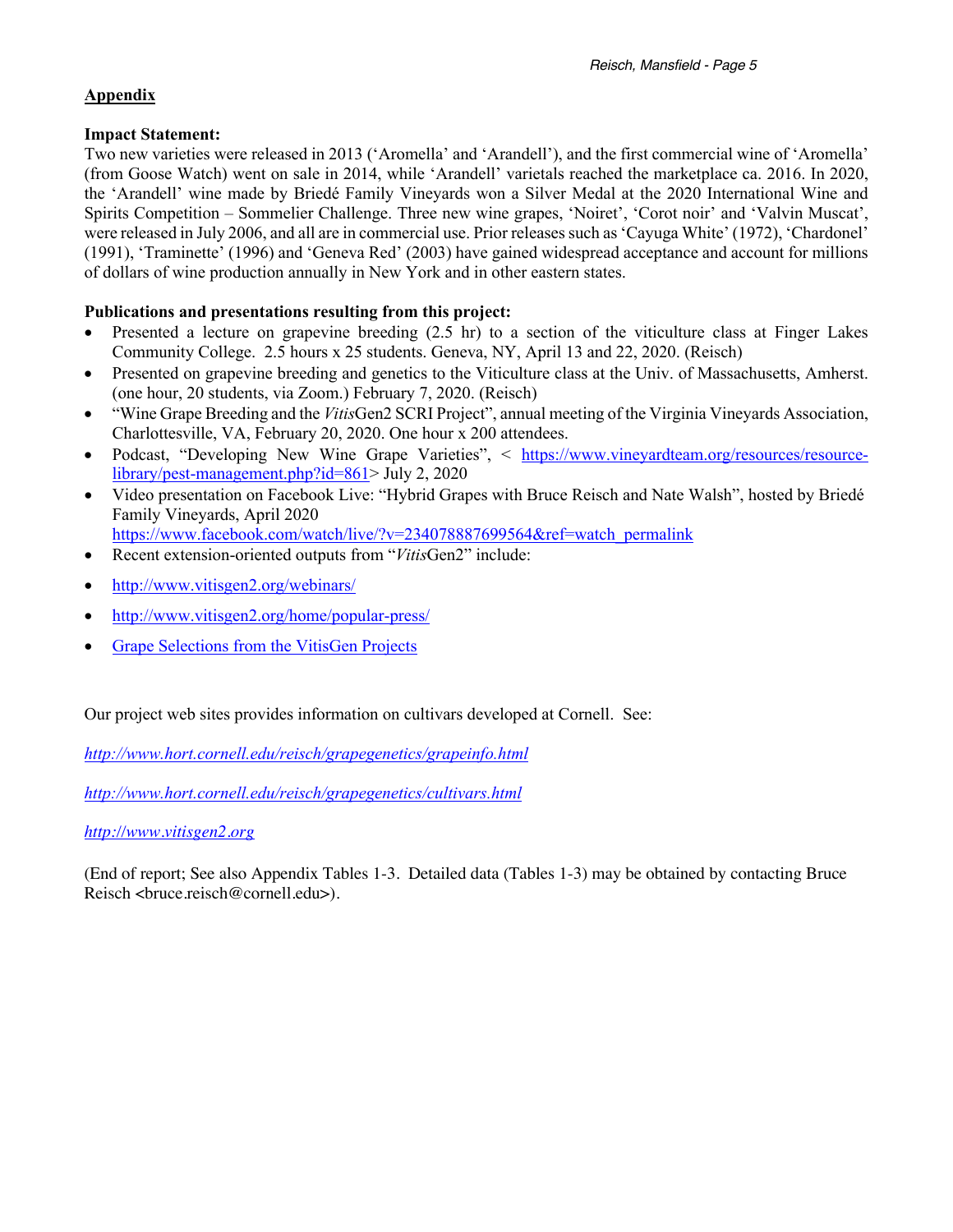|                       |                      |           |           | Yield / Vine | <b>Cluster Wt</b> | Berry Weight 50% Bud Kill |         | Pruning Wt. |
|-----------------------|----------------------|-----------|-----------|--------------|-------------------|---------------------------|---------|-------------|
| <b>Selections</b>     | <b>Years of Data</b> | <b>PM</b> | <b>DM</b> | (1b)         | (Ib)              | (g <sub>m</sub> )         | (°F)    | (Ib.)       |
| <b>Reds</b>           |                      |           |           |              |                   |                           |         |             |
|                       |                      |           |           |              |                   |                           |         |             |
| 02.0101.01            | 10,12-16,18,19       | 1.83      | 1.60      | 18.5         | 0.24              | 1.60                      | $-13.5$ | 2.85        |
| 08.0702.01            | $16 - 20$            | 1.25      | 1.25      | 9.8          | 0.24              | 1.34                      | $-15.0$ | 3.12        |
| 08.0702.02            | 16-20                | 1.00      | 1.25      | 8.7          | 0.25              | 1.03                      | $-11.0$ | 3.76        |
| 08.0702.03            | 17, 19, 20           | 1.00      | 1.33      | 6.0          |                   | 1.15                      | $-10.3$ |             |
| 08.0710.01            | $16 - 20$            | 1.00      | 1.00      | 13.1         | 0.28              | 1.88                      | $-17.9$ | 2.05        |
| 10.0937.05            | 20                   | 1.00      | 1.00      | 3.5          | 0.20              |                           |         |             |
| Chambourcin           | 97-02.06-20          | 4.11      | 1.14      | 18.8         | 0.42              | 2.11                      | $-12.7$ | 2.63        |
|                       |                      |           |           |              |                   |                           |         |             |
| <b>Red Pressed as</b> |                      |           |           |              |                   |                           |         |             |
| White                 |                      |           |           |              |                   |                           |         |             |
| 01.0609.01            | 09-15,17-19          | 1.56      | 1.13      | 27.9         | 0.42              | 2.49                      | $-13.2$ | 3.27        |
|                       |                      |           |           |              |                   |                           |         |             |
| Whites                |                      |           |           |              |                   |                           |         |             |
| 03.0207.06            | $12 - 20$            | 1.25      | 2.00      | 16.0         | 0.22              | 1.24                      | $-17.4$ | 2.23        |
| 03.0208.03            | $10 - 19$            | 1.38      | 2.29      | 12.5         | 0.23              | 1.68                      | $-15.9$ | 1.86        |
| 03.0208.09            | $11 - 18$            | 1.57      | 2.67      | 12.0         | 0.18              | 1.83                      | $-14.9$ | 2.01        |
| 04.0303.02            | 13-17,19             | 1.00      | 1.50      | 13.5         | 0.18              | 2.58                      | $-15.9$ | 4.75        |
| 04.0303.04            | 13-16,18,19          | 1.25      | 2.00      | 14.9         | 0.21              |                           | $-15.7$ | 2.59        |
| 05.0403.01            | 13-19                | 1.00      | 1.60      | 16.9         | 0.27              | 1.92                      | $-16.7$ | 2.91        |
| 05.0403.03            | 13, 14, 17-19        | 1.00      | 2.00      | 11.0         | 0.26              | 1.69                      | $-16.0$ | 3.97        |
| 05.0403.09            | $13 - 19$            | 1.25      | 1.75      | 12.0         | 0.28              | 1.73                      | $-18.9$ | 3.64        |
| 08.0721.02            | $18 - 20$            | 1.00      | 1.00      | 7.6          |                   |                           |         |             |
| 08.0721.03            | 15.17-20             | 1.00      | 1.50      | 12.8         | 0.47              | 1.31                      | $-9.8$  | 6.62        |
| 08.0722.01            | $17 - 20$            | 1.25      | 1.50      | 6.5          | 0.32              | 1.15                      | $-11.0$ |             |
| 08.0722.02            | 17.19                | 1.00      | 3.00      | 2.3          | 0.19              |                           | -12.4   |             |
| 08.0726.01            | 20                   | 1.00      | 1.00      | 4.7          | 0.14              |                           |         |             |
| Cayuga White          | 10-15,18-20          | 2.83      | 1.88      | 25.7         | 0.42              | 2.74                      | $-11.3$ | 2.63        |

Key:

Fruit/Vine (lbs.) converts approximately to tons per acre (at 605 vines/acre) by dividing by 3.

Pruning Weight = average pounds per vine.

50% Bud Kill = predicted temperature (ºF) at which 50% of primary buds would die according to freezing tests run on dormant buds in mid-winter.

DM Ave. and PM Ave. = Average ratings of foliar downy and powdery mildew severity during severe test years between 1997 and 2020.

Disease Rating System: 1 = 1-3% foliar infection, 2 = 3-12%, 3 = 12-25%, 4 = 25-50%, 5 = >50%.

Pruning weights and 50% bud kill data are not yet complete for the 2020 crop year.

#### *NOT FOR PUBLICATION*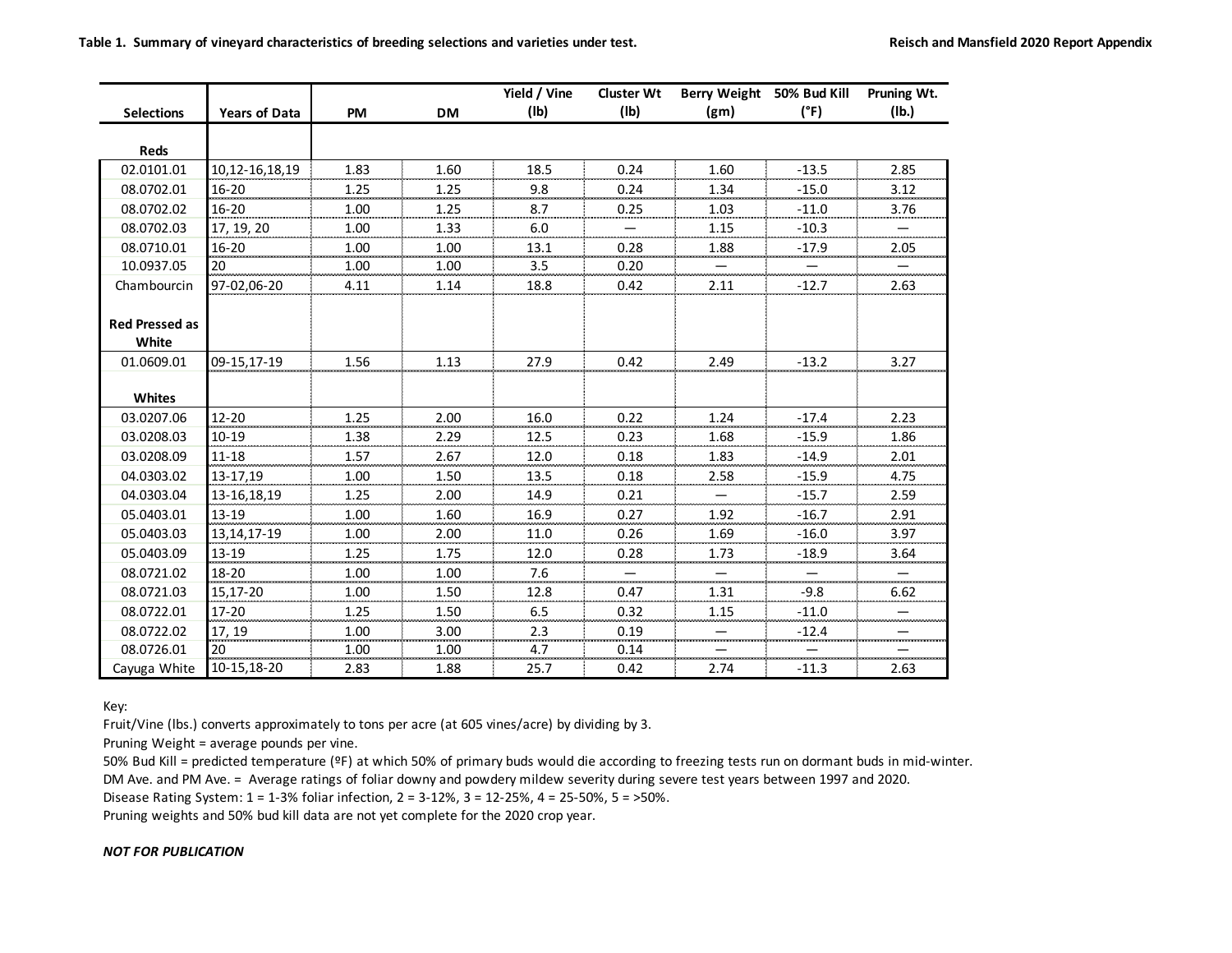**Table 2. Summary of vineyard characteristics of breeding selections grown under fungicide-free conditions. Reisch and Mansfield 2020 Report Appendix**

|                   |                      |           |           | Yield / Vine | <b>Cluster Wt</b> | <b>Berry Wt</b>   | 50% Bud Kill | Pruning Wt. |
|-------------------|----------------------|-----------|-----------|--------------|-------------------|-------------------|--------------|-------------|
| <b>Selections</b> | <b>Years of Data</b> | <b>PM</b> | <b>DM</b> | (1b)         | (1b)              | (g <sub>m</sub> ) | (°F)         | (Ib.)       |
|                   |                      |           |           |              |                   |                   |              |             |
| <b>Reds</b>       |                      |           |           |              |                   |                   |              |             |
| 06.0509.01        | 15.17.18             | 2.50      | 1.50      | 9.4          | 0.24              | 0.85              | $-14.4$      | 1.35        |
| 06.0514.06        | $13 - 20$            | 1.00      | 1.29      | 10.0         | 0.33              | 1.58              | $-15.0$      | 1.27        |
| 06.0514.07        | 18-20                | 2.00      | 1.00      | 13.1         |                   |                   |              |             |
| 07.0608.01        | 14.17-20             | 2.00      | 1.33      | 8.0          | 0.37              | 0.94              | $-18.1$      | 1.59        |
| 08.0709.02        | 20                   | 1.00      | 1.00      | 4.8<br>      | 0.34              |                   |              |             |
| 10.0925.01        | 20                   | 1.00      | 1.00      | 4.2          | 0.42              |                   |              |             |
| 10.0925.02        | 19, 20               | 1.00      | 1.00      | 4.8          |                   |                   |              |             |
| 10.0925.03        | 19, 20               | 1.00      | 1.00      | 21.6         |                   |                   |              |             |
| 12.0108.01        | 20                   | 1.00      | 1.00      | 3.8          | 0.31              |                   |              |             |
| Arandell          | 05-12,14,15,17       | 2.86      | 1.82      | 9.0          | 0.17              | 1.13              | $-12.0$      | 1.53        |
|                   |                      |           |           |              |                   |                   |              |             |
| <b>Whites</b>     |                      |           |           |              |                   |                   |              |             |
| 06.0506.02        | 13-15,17, 19         | 1.00      | 1.00      | 4.4          |                   | 1.59              | $-14.5$      | 1.30        |
| 06.0508.02        | $17 - 20$            | 1.00      | 1.00      | 8.7          |                   | 1.15              |              | 3.41        |
| 06.0512.04        | 15,17, 19, 20        | 2.00      | 1.00      | 17.8         |                   | 2.48              | $-9.1$       | 1.18        |
| 06.0514.09        | 15, 18, 19           | 2.00      | 1.00      | 12.0         | 0.27              |                   |              |             |
| 06.0514.12        | 15,17, 19            | 1.00      | 1.50      | 10.8         | 0.21              | 0.86              | $-17.1$      |             |
| 09.0815.01        | 19, 20               | 1.00      | 1.00      | 10.3         | 0.23              |                   |              |             |
| 10.0927.01        | 20<br>               | 1.00      | 1.00      | 7.1          | 0.35              |                   |              |             |
| 10.0927.02        | 20                   | 1.00      | 1.00      | 1.7<br>      | 0.24              |                   |              |             |
| 10.0934.01        | 19, 20               | 1.00      | 1.00      | 7.6          | 0.24              |                   |              |             |
| 10.0934.02        | 19, 20               | 1.00      | 1.00      | 7.0          |                   |                   |              |             |
| 11.0010.01        | 20                   | 2.00      | 1.00      | 3.3          | 0.16              |                   |              |             |
| 12.0107.01        | 20                   | 1.00      | 1.00      | 3.3          | 0.32              |                   |              |             |
| 12.0118.01        | .<br>20              | 1.00      | 1.00      | 3.4          | 0.35              |                   |              |             |
| 13.0205.02        | 20                   | 1.00      | 1.00      | 2.5          | 0.29              |                   |              |             |
| 13.0206.01        | 20                   | 1.00      | 1.00      | 1.5          | 0.35              |                   |              |             |

Key:

Fruit/Vine (lbs.) converts approximately to tons per acre (at 605 vines/acre) by dividing by 3.

Pruning Weight = average pounds per vine.

50% Bud Kill = predicted temperature (ºF) at which 50% of primary buds would die according to freezing tests run on dormant buds in mid-winter. DM Ave. and PM Ave. = Average ratings of foliar downy and powdery mildew severity during severe test years between 2005 and 2020. Disease Rating System: 1 = 1-3% foliar infection, 2 = 3-12%, 3 = 12-25%, 4 = 25-50%, 5 = >50%.

Pruning weights and 50% bud kill data are not yet complete for the 2020 crop year.

#### *NOT FOR PUBLICATION*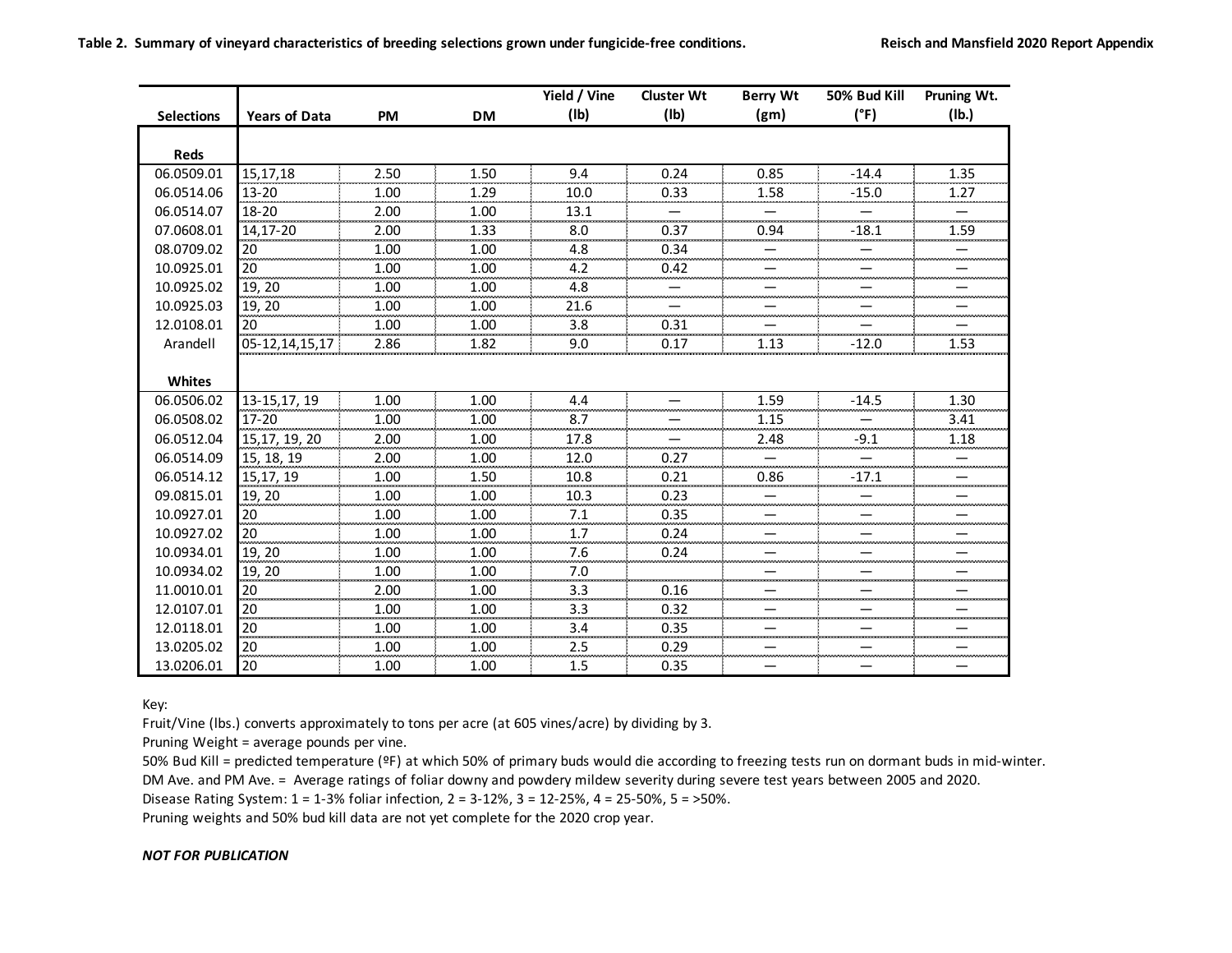| <b>Selections</b>           | Years of Wine Data Harv. °Brix |      |      | Harv. pH Harv. T.A. (%) | Wine pH | Wine T.A. (%) Wine Score* |           |
|-----------------------------|--------------------------------|------|------|-------------------------|---------|---------------------------|-----------|
|                             |                                |      |      |                         |         |                           |           |
| <b>Reds</b>                 |                                |      |      |                         |         |                           |           |
| 02.0101.01                  | 10,12-16, 18, 19               | 19.6 | 3.05 | 1.00                    | 3.13    | 0.94                      | 5.02      |
| 08.0702.01                  | 16-20                          | 19.4 | 2.97 | 1.09                    | 3.19    | 1.09                      | 5.18      |
| 08.0702.02                  | $16 - 20$                      | 20.2 | 2.75 | 1.85                    | 2.74    | 2.01                      | 3.67      |
| 08.0702.03                  | 17, 19, 20                     | 21.2 | 2.79 | 2.10                    | 3.03    | 1.65                      |           |
| 08.0710.01                  | $16 - 20$                      | 22.0 | 2.94 | 1.14                    | 3.14    | 1.09                      | 3.24      |
| 10.0937.05                  | 20                             | 23.0 | 2.88 | 2.01                    | 3.22    | 1.50                      |           |
| Chambourcin                 | 97-12,14-20                    | 21.0 | 2.91 | 1.46                    | 3.02    | 1.45                      |           |
|                             |                                |      |      |                         |         |                           |           |
| <b>Red Pressed as White</b> |                                |      |      |                         |         |                           |           |
| 01.0609.01                  | 9-15, 17-19                    | 18.5 | 3.14 | 0.99                    | 3.23    | 1.10                      | 5.35      |
|                             |                                |      |      |                         |         |                           |           |
| <b>Whites</b>               |                                |      |      |                         |         |                           | .         |
| 03.0207.06                  | $12 - 20$                      | 19.4 | 2.93 | 1.28                    | 2.88    | 1.34                      | 5.09      |
| 03.0208.03                  | $10 - 19$                      | 20.4 | 3.02 | 1.10<br>                | 2.97    | 1.16                      | 4.85      |
| 03.0208.09                  | 11-18                          | 20.2 | 2.91 | 1.10                    | 2.86    | 1.26                      | 4.99      |
| 04.0303.02                  | 13-17, 19                      | 18.4 | 3.08 | 1.25                    | 3.05    | 1.37                      | 5.75      |
| 04.0303.04                  | 13-16, 18, 19                  | 19.8 | 3.09 | 0.94                    | 3.17    | 1.03                      | 5.65      |
| 05.0403.01                  | 13-19                          | 20.2 | 3.01 | 1.19                    | 2.94    | 1.14                      | 4.47      |
| 05.0403.03                  | 13, 14, 17-19                  | 20.3 | 3.08 | 0.95                    | 3.09    | 1.01                      | 4.43      |
| 05.0403.09                  | 13-19                          | 20.5 | 2.84 | 1.63                    | 2.70    | 1.72                      | 3.88      |
| 08.0721.02                  | 18-20                          | 18.9 | 2.98 | 1.11                    | 3.10    | 1.24                      | 3.52      |
| 08.0721.03                  | 15, 17-20                      | 19.5 | 2.98 | 1.42                    | 2.99    | 1.51                      | 4.96      |
| 08.0722.01                  | 17-20                          | 19.8 | 3.03 | 1.42                    | 2.99    | 1.49                      |           |
| 08.0722.02                  | 17, 19                         | 19.0 | 3.02 | 1.10                    | 3.02    | 1.25                      | .<br>4.88 |
| 08.0726.01                  | 20                             | 20.2 | 2.73 | 2.00                    | 2.75    | 2.04                      |           |
| Cayuga White                | 96-20                          | 18.7 | 2.96 | 0.99                    | 3.04    | 1.14                      |           |
|                             |                                |      |      |                         |         |                           |           |